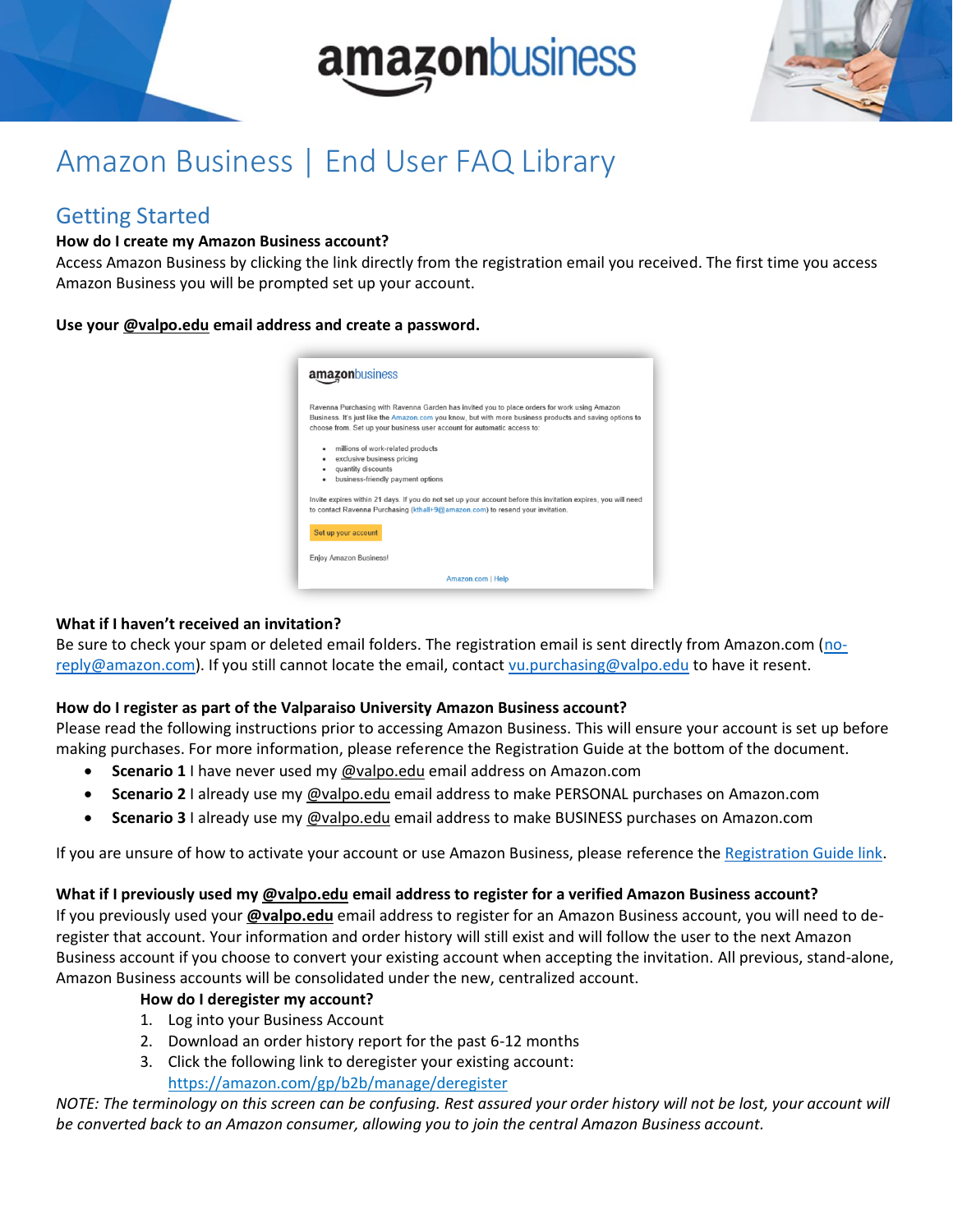# amazonbusiness



Once you are done, please email vu.purchasing@valpo.edu to request an invitation to the central Valparaiso Amazon Account.

#### **Can I use the new Amazon Business account for PERSONAL use?**

No. The central Valparaiso Amazon Business Account must be used for business purchases only, in accordance with our purchasing policies. The purchasing team will have access to all purchasing history made through the Amazon Business account.

#### **I forgot my password for my Business account and am unable to reset the password.**

Please contact Amazon Business Customer Service by clicking [Contact Us](https://www.amazon.com/gp/help/customer/contact-us?ie=UTF8&ref=bfooter_cu) (preferred method) or at 888.281.3847.

#### **I already have an Amazon Web Services (AWS) account with my work email, so I can't use the same email again for Amazon Business.**

Please contact Amazon Business Customer Service by clicking [Contact Us](https://www.amazon.com/gp/help/customer/contact-us?ie=UTF8&ref=bfooter_cu) (preferred method) or at 888.281.3847 and they will help troubleshoot this issue for you.

#### **How do I contact Amazon Business Customer Service?**

Amazon Business Customer Service can be reached by clickin[g Contact Us](https://www.amazon.com/gp/help/customer/contact-us?ie=UTF8&ref=bfooter_cu) (preferred method) from within your account or at 888.281.3847.

## Payment Method

#### **What form of payment should I be using to make Amazon Business purchases?**

You should only use your Valparaiso provided purchasing card for Amazon purchases. If you have any questions on the Purchasing Policy, please contact [vu.purchasing@valpo.edu.](mailto:vu.purchasing@valpo.edu)

#### **How do I reconcile my orders?**

You will have access to a Reconciliation report by going to **Business Analytics**. You can select the Reconciliation report and control the view by Month, Quarter or Custom Date Range to view your purchases.

## Buying Policies

#### **Categories**

#### **What Product Categories are available to purchase?**

Amazon Business includes all items that are available on Amazon.com, plus additional business-specific products. Your account administrator is enabling you to make the right buying decisions for your business needs.

#### **Are there any category restrictions?**

Currently, there are no blocked or restricted categories. However, you are responsible for ensuring your purchases are compliant with Valparaiso's Purchasing Policy.

If you have any questions regarding the Valparaiso's Purchasing Policy, please reference the [Purchase Policy page.](https://www.valpo.edu/procurement/policies-and-procedures/)

## Tax Exemption

#### **I was charged sales tax on my order even though my Amazon Business account is setup for tax exempt purchasing. How do I get refund?**

Because Amazon provides a marketplace made up of millions of sellers, there are instances when sellers may still charge tax on a tax exempt purchses. Contact the Seller directly to request the refund.

- 1. From within your account, navigate to "[Your Orders](https://www.amazon.com/gp/css/order-history/ref=nav_youraccount_bnav_ya_ad_orders)"
- 2. Find the item that was charged tax and click "Contact the Seller"
- 3. Enter subject as "Tax Exemption Refund Request"